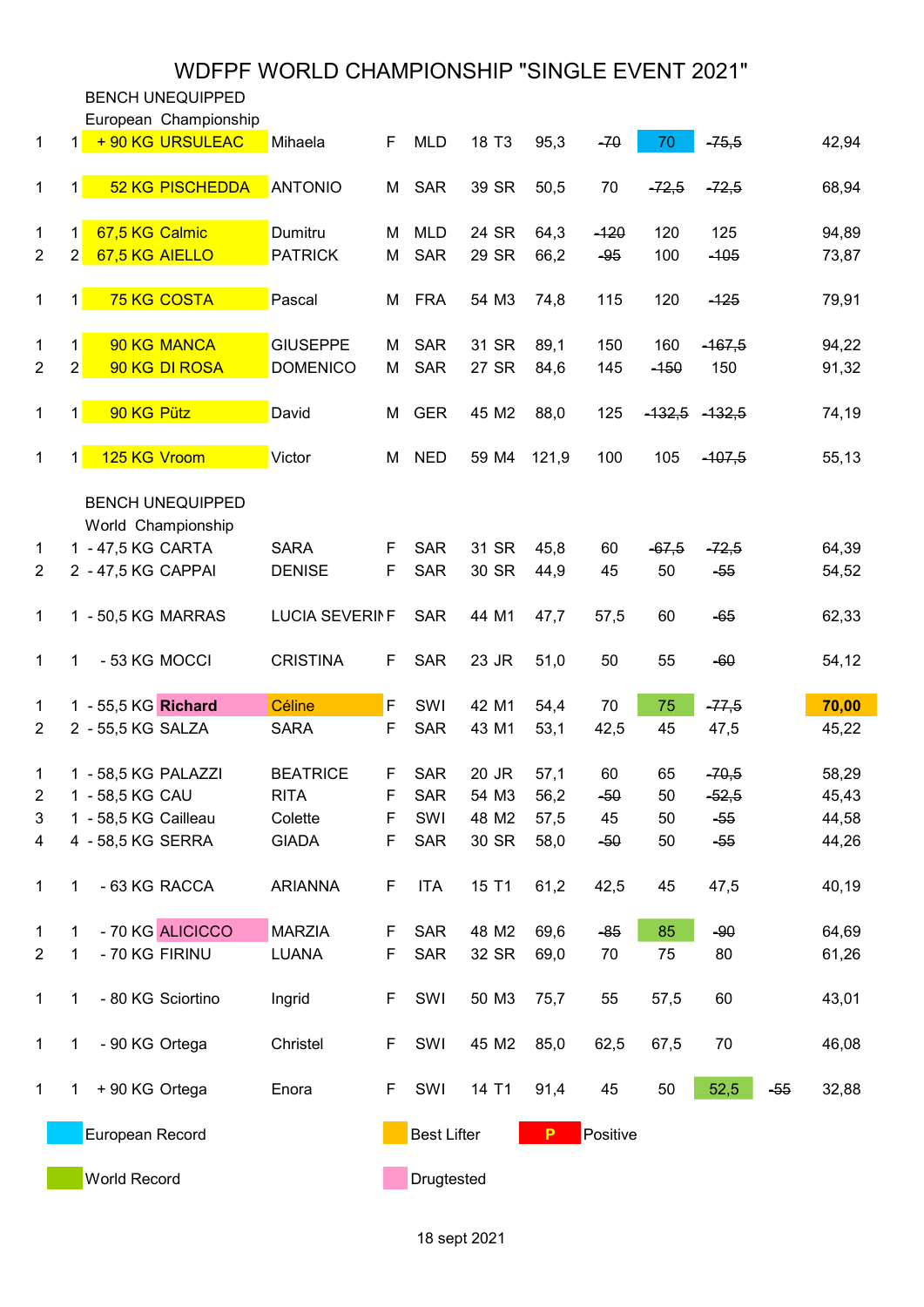BENCH UNEQUIPPED

World Championship

| 1              | 1              | 60 KG Sansosti             | Mattia               | М | <b>ITA</b> | 30 SR             | 57,0 | 110      | 115      | 120      |        | 102,96 |
|----------------|----------------|----------------------------|----------------------|---|------------|-------------------|------|----------|----------|----------|--------|--------|
| $\overline{2}$ | 1              | 60 KG FOCSA                | Maxim                | M | <b>MLD</b> | 15 T1             | 58,4 | 85       | 93,5     |          |        | 77,34  |
| 3              | 1              | 56 KG SATTA                | <b>GABRIELE</b>      | M | <b>SAR</b> | 20 JR             | 54,3 | 80       | 82,5     | $-85$    |        | 74,70  |
| 4              | 1              | 60 KG MOREIRO              | Jean-Michel          | M | <b>FRA</b> | 68 M6             | 59,1 | 77,5     | 80       | 82,5     |        | 68,12  |
|                |                |                            |                      |   |            |                   |      |          |          |          |        |        |
| 1              | 1              | 67,5 KG MAMELI             | <b>CHRISTIAN</b>     | М | <b>SAR</b> | 43 M1             | 65,2 | 117,5    | 125      | $-130$   |        | 93,65  |
| $\overline{2}$ | $\overline{2}$ | 67,5 KG SANCIU             | <b>CRISTIAN</b>      | M | <b>SAR</b> | 28 SR             | 66,1 | 115      | $-120$   | 122,5    |        | 90,63  |
|                |                | 67,5 KG RUIU               | <b>NICOLA</b>        | М | <b>SAR</b> | 33 SR             | 67,0 | $-115$   | $-120$   | $-120$   |        | 0,00   |
|                |                | 67,5 KG SABA               | <b>YURI</b>          | M | <b>SAR</b> | 47 M2             | 65,6 | $-102,5$ | $-102,5$ | $-102,5$ |        | 0,00   |
| 1              | 1              | 75 KG VACCA                | CARLO                | М | <b>SAR</b> | 38 SR             | 73,6 | 137,5    | 142,5    | 145      |        | 97,80  |
| $\overline{2}$ | $\overline{2}$ | 75 KG PIGA                 | <b>SALVATORE</b>     | М | <b>SAR</b> | 25 SR             | 73,8 | 135      | 140      | 145      |        | 97,59  |
| 3              | 1              | 75 KG Saunois              | Frédéric             | M | <b>FRA</b> | 56 M4             | 72,9 | 130      | 135      | 140      |        | 95,16  |
| 4              | 1              | 75 KG PROCOPCIUC Denis     |                      | M | <b>MLD</b> | 19 T <sub>3</sub> | 74,9 | 115      | 122,5    | $-127,5$ |        | 81,49  |
| 5              | 1              | 75 KG DORE                 | <b>DARIO</b>         | M | <b>SAR</b> | 15 T1             | 69,5 | 106      | 112,5    | 115      |        | 81,35  |
| 6              | 1              | 75 KG BOUDOT               | Philippe             | M | <b>FRA</b> | 64 M5             | 74,4 | 110      | 115      | $-117,5$ |        | 76,90  |
| $\overline{7}$ | 1              | 75 KG SIMULA               | <b>MAURO</b>         | M | <b>SAR</b> | 52 M3             | 72,3 | 105      | $-110$   | $-110$   |        | 71,85  |
|                |                | 75 KG LAZARI               | Nicolai              | M | <b>MLD</b> | 22 JR             | 73,0 | $-132,5$ | $-132,5$ | $-132,5$ |        | 0,00   |
|                |                |                            |                      |   |            |                   |      |          | 175      | 180      |        |        |
| 1              | 1              | 82,5 KG SENKIV             | Andrei               | M | <b>MLD</b> | 32 SR             | 80,2 | 170      |          |          |        | 113,72 |
| $\overline{2}$ | 1              | 82,5 KG Pino               | Sacha                | M | SWI        | 23 JR             | 80,8 | 142,5    | 147,5    | $-150$   |        | 92,69  |
| 3              | 3              | 82,5 KG Hippenmeyer        | Damien               | M | SWI        | 32 SR             | 80,5 | 127,5    | 135      | $-137,5$ |        | 85,06  |
| 4              | 1              | 82,5 KG IRIMIA             | Denis                | M | <b>MLD</b> | 16 T <sub>2</sub> | 79,2 | 115      | 122,5    | 130      | $-138$ | 82,89  |
| 5              | 1              | 82,5 KG Grass              | Alex                 | M | <b>GER</b> | 48 M2             | 80,8 | 120      | 130      | $-132,5$ |        | 81,69  |
| 6              | $\overline{2}$ | 82,5 KG PIRAS              | <b>GABRIELE FRAM</b> |   | <b>SAR</b> | 23 JR             | 82,2 | 125      | $-132,5$ | $-132,5$ |        | 77,61  |
| $\overline{7}$ | 1              | 82,5 KG SORANZO            | Michel               | M | <b>FRA</b> | 63 M <sub>5</sub> | 81,9 | 112,5    | 117,5    | $-122,5$ |        | 73,13  |
| 8              | 1              | 82,5 KG Badhan             | Joshua               | M | <b>GBR</b> | 15 T1             | 81,3 | 100      | 105      | $-110$   |        | 65,70  |
| 9              | $\mathbf{1}$   | 82,5 KG Rioland            | Michel               | M | <b>FRA</b> | 73 M7             | 82,0 | 85       | $-90$    | $-90$    |        | 52,86  |
|                |                | 82,5 KG STAROVOITO\ Alexei |                      | M | <b>MLD</b> | 23 JR             | 80,8 | $-145$   | $-145$   | $-145$   |        | 0,00   |
|                |                | 82,5 KG LADU               | <b>FEDERICO</b>      | M | <b>SAR</b> | 27 SR             | 76,4 | $-155$   | $-155$   | $-160$   |        | 0,00   |
|                |                | 82,5 KG MARTIS             | <b>ENRICO</b>        | M | <b>SAR</b> | 37 SR             | 78,7 | -127,5   | $-127,5$ |          |        | 0,00   |
|                |                | 82,5 KG SOLLAI             | <b>RAFFAELE</b>      | Μ | <b>SAR</b> | 33 SR             | 80,3 | $-155$   | $-155$   |          |        | 0,00   |
| 1              |                | 90 KG Mykola               | <b>Vitiuk</b>        | М | <b>UKR</b> | 30 SR             | 89,0 | 190      | $-200$   | 200      | $-206$ | 117,86 |
| $\overline{c}$ |                | 90 KG SELLERO              | <b>MANUEL</b>        | М | <b>SAR</b> | 39 SR             | 87,0 | 165      | 170      | $-175$   |        | 101,63 |
| 3              |                | 90 KG MONTESU              | <b>MICHELE</b>       | Μ | <b>SAR</b> | 33 SR             | 87,3 | 145      | 155      | 162,5    |        | 96,93  |
| 4              | 1              | 90 KG ROMANO               | <b>DAVIDE</b>        | M | <b>SAR</b> | 19 T <sub>3</sub> | 84,5 | 125      | 132,5    | 140      |        | 85,30  |
| 5              | 1              | 90 KG Barbera              | Giuseppe             | M | <b>ITA</b> | 41 M1             | 83,1 | 135      | $-142,5$ |          |        | 83,19  |
| 6              | 1              | 90 KG Valfrey              | Patrick              | M | <b>FRA</b> | 56 M4             | 88,7 | 120      | 127,5    | 135      |        | 79,72  |
| 7              | $\overline{2}$ | 90 KG Schott               | René                 | M | <b>FRA</b> | 55 M4             | 87,3 | 120      | $-125$   | $-125$   |        | 71,58  |
| 8              | 1              | 90 KG Meleca               | Vladimir             | М | <b>MLD</b> | 66 M6             | 88,5 | $-100$   | 100      | $-110$   |        | 59,14  |
|                |                |                            |                      |   |            |                   |      |          |          |          |        |        |

European Record **Best Lifter** P Positive

**World Record Communist Communist Communist Communist Communist Communist Communist Communist Communist Communist Communist Communist Communist Communist Communist Communist Communist Communist Communist Communist Communis**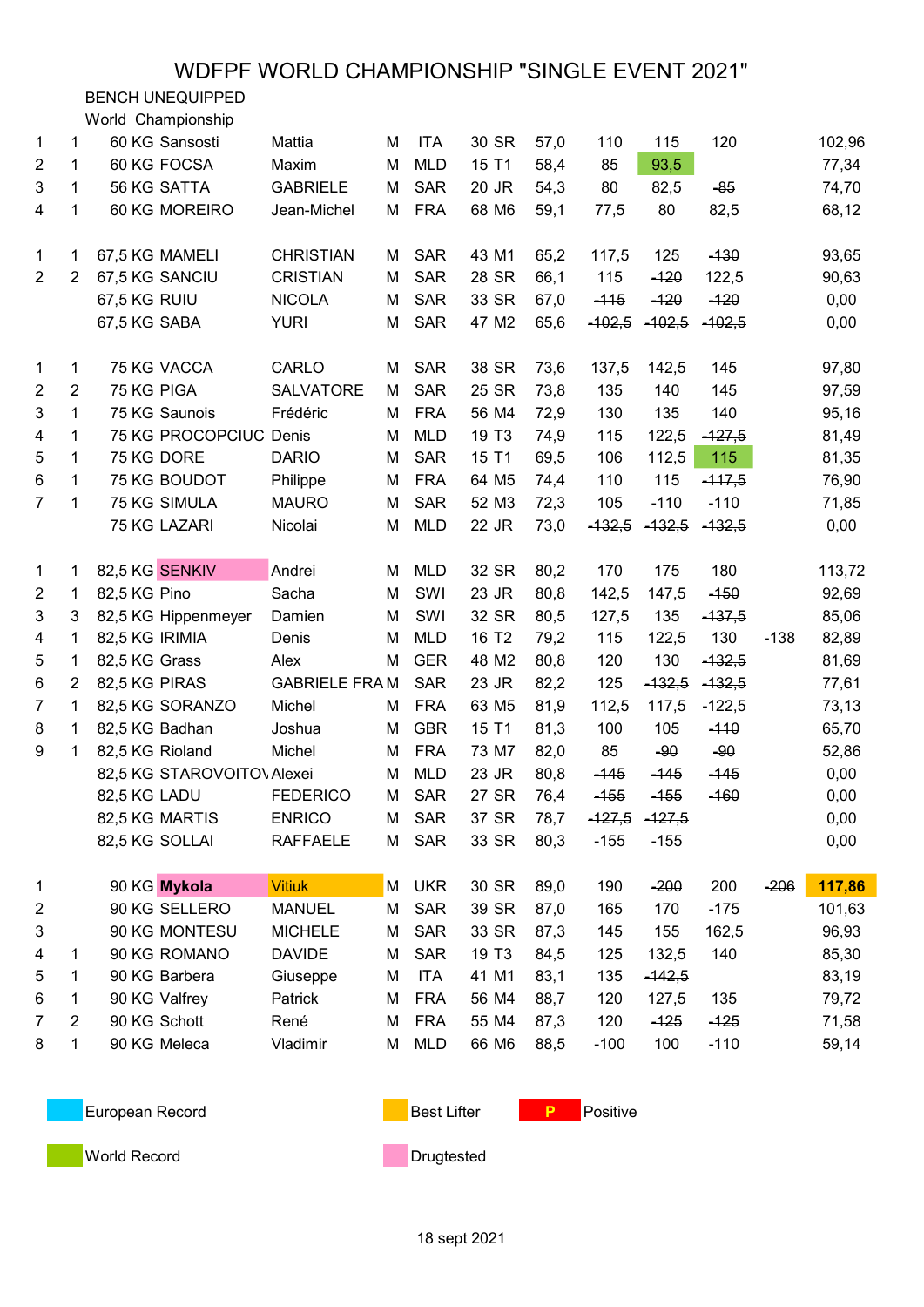BENCH UNEQUIPPED

World Championship

| $\mathbf 1$    | 1              | 100 KG MATCOVSCHI Ruslan   |                 | М | <b>MLD</b>         | 40 M1             | 91,5  | 170      | 180      | $-190$   |        | 104,35 |
|----------------|----------------|----------------------------|-----------------|---|--------------------|-------------------|-------|----------|----------|----------|--------|--------|
| $\overline{2}$ | $\overline{2}$ | 100 KG Martiniuc           | Egor            | M | <b>BEL</b>         | 37 SR             | 96,7  | 165      | 175      | $-180$   |        | 98,47  |
| 3              | 1              | 100 KG Bartolucci          | Enzo            | M | SWI                | 22 JR             | 99,3  | 150      | 160      | $-165$   |        | 88,93  |
| 4              | 4              | 100 KG MELIS               | <b>NICOLA</b>   | M | <b>SAR</b>         | 31 SR             | 99,0  | 147,5    | 155      | $-160$   |        | 86,26  |
| 5              | 2              | 100 KG Massidda            | Davide          | M | <b>SAR</b>         | 44 M1             | 97,9  | 135      | $-142,5$ | $-142,5$ |        | 75,52  |
| 6              | 1              | 100 KG USAI                | ROBERTO MAF M   |   | <b>SAR</b>         | 57 M4             | 96,8  | 117,5    | 127,5    | 132,5    |        | 74,52  |
| 7              | $\overline{2}$ | 100 KG Ceirani             | Danilo          | м | <b>ITA</b>         | 57 M4             | 97,2  | 115      | 120      | $-130$   |        | 67,36  |
| 8              | 1              | 100 KG Bartolucci          | Sandro          | M | SWI                | 18 T <sub>3</sub> | 99,8  | 110      | 120      | $-125$   |        | 66,54  |
| $\mathbf{1}$   | 1              | 110 KG Leroy               | Yan             | М | <b>FRA</b>         | 39 SR             | 107,8 | 175      | $-185$   | $-187,5$ |        | 94,38  |
| $\overline{2}$ | 1              | 110 KG Paşa                | Alexandru       | M | <b>MLD</b>         | 64 M <sub>5</sub> | 105,8 | 160      | 167,5    | 170      | $-173$ | 92,21  |
| 3              | 1              | 110 KG Pastore             | Mario           | M | <b>ITA</b>         | 44 M1             | 102,1 | $-140$   | 140      | 150      |        | 82,40  |
| 4              | 1              | 110 KG Magliano            | Marco           | M | <b>ITA</b>         | 50 M3             | 106,6 | $-125$   | 125      | $-135$   |        | 67,64  |
|                |                | <b>110 KG ABATIANNI</b>    | <b>EMANUELE</b> | M | <b>ITA</b>         | 36 SR             | 104,5 | 177,5    | 185      | $-187,5$ |        | 100,75 |
|                |                |                            |                 |   |                    |                   |       |          |          |          |        |        |
| 1              | 1              | 125 KG Tetzlaff            | Martin          | М | <b>GER</b>         | 50 M3             | 123,2 | 175      | 180      | $-187,5$ |        | 94,23  |
| $\overline{2}$ | $\overline{2}$ | 125 KG De Witte            | Johny           | M | <b>NED</b>         | 53 M3             | 122,6 | 155      | 160      | 165      |        | 86,49  |
| 3              | 3              | 125 KG Clarke              | Fraser          | M | <b>GBR</b>         | 32 SR             | 111,5 | 152,5    | 157,5    | $-162,5$ |        | 84,23  |
| 4              | 1              | 125 KG MAZZARIELLO MICHELE |                 | M | <b>ITA</b>         | 48 M2             | 118,5 | 135      | 140      | 142,5    |        | 75,28  |
| 5              | $\mathbf{1}$   | 125 KG UJA                 | Stanislav       | M | <b>MLD</b>         | 16 T <sub>2</sub> | 123,2 | 115      | 125      | 132,5    |        | 69,36  |
| 1              | 1              | 145 KG Cerignano           | Carlo           | M | <b>ITA</b>         | 54 M3             | 126,0 | 160      | 167,5    | $-172,5$ |        | 87,07  |
|                |                |                            |                 |   |                    |                   |       |          |          |          |        |        |
| $\overline{2}$ | $\overline{2}$ | 145 KG Chard               | Tony            | M | <b>FRA</b>         | 53 M3             | 126,3 | 150      | $-165$   | $-165$   |        | 77,91  |
|                |                |                            |                 |   |                    |                   |       |          |          |          |        |        |
| $\mathbf{1}$   |                | 1 + 145 KG Hamers          | René            | м | <b>NED</b>         | 52 M3             | 151,0 | 165      | 172,5    | $-180$   |        | 84,85  |
|                |                | European Record            |                 |   | <b>Best Lifter</b> |                   | P     | Positive |          |          |        |        |